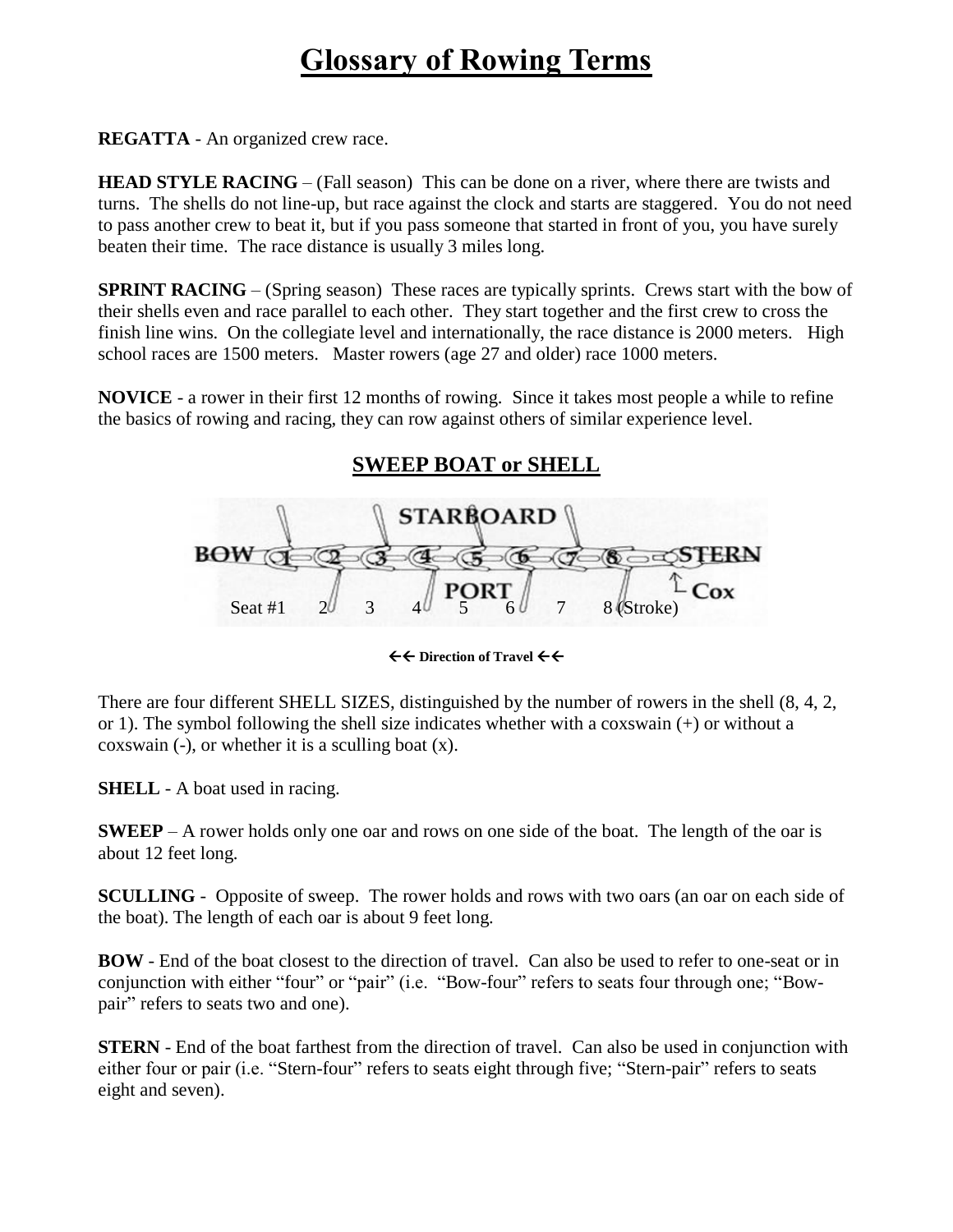**PORT** - Side of the boat to the coxswain's left and to the rowers' right.

**STARBOARD** - Side of the boat to the coxswain's right and to the rowers' left.

**BLADE** (HATCHET/CLEAVER, OR SPOON/MACON) - The face of the oar that pushes against the water.



**COXSWAIN** - The primary job of the coxswain is steering, but also provides race feedback about location on the course relative to the other crews and stroke rate per minute. They serve as an in-theboat coach during races. They call "power tens" and encourage crews. (They don't say, "stroke, stroke, stroke.") Coxswains always face the direction of travel. They are usually seated in the stern facing the stroke- seat. However, some boats are designed so the coxswain is seated in the bow with his/her back to the one-seat.

**COX BOX** - A small electronic device which aids the [coxswain](http://andovercrew.com/glossary.htm#coxswain) by amplifying his/her voice, and giving him/her a read-out of various information.

**FOOT STRETCHER** - Part of the boat where the shoes are attached and where the rower pushes his legs against on the drive.

**KEEL** - The steadiness of the boat. If the boat alternates leaning from side to side, it is a sign of bad technique.

**OARLOCK** - Square latch to hold the oar and provide a fulcrum for the stroke against the [rigger.](http://andovercrew.com/glossary.htm#rigger)

**RIGGER** - An apparatus on the side of the boat to provide a fulcrum for the lever (oar).

**RUDDER** - A little fin on the bottom of the boat that the coxswain can control to steer the boat.

**SLIDE** - The tracks in which the rolling seat rolls.

**SPLIT** - The time to row the equivalent of 500 yards on an Erg.

## **THE STROKE**

**STROKE** - 1) One full motion to move a boat. Consists of the *catch, drive, finish* and *recovery*. 2) Also refers to eight-seat.

**CATCH** - The part of the stroke where the oar enters the water.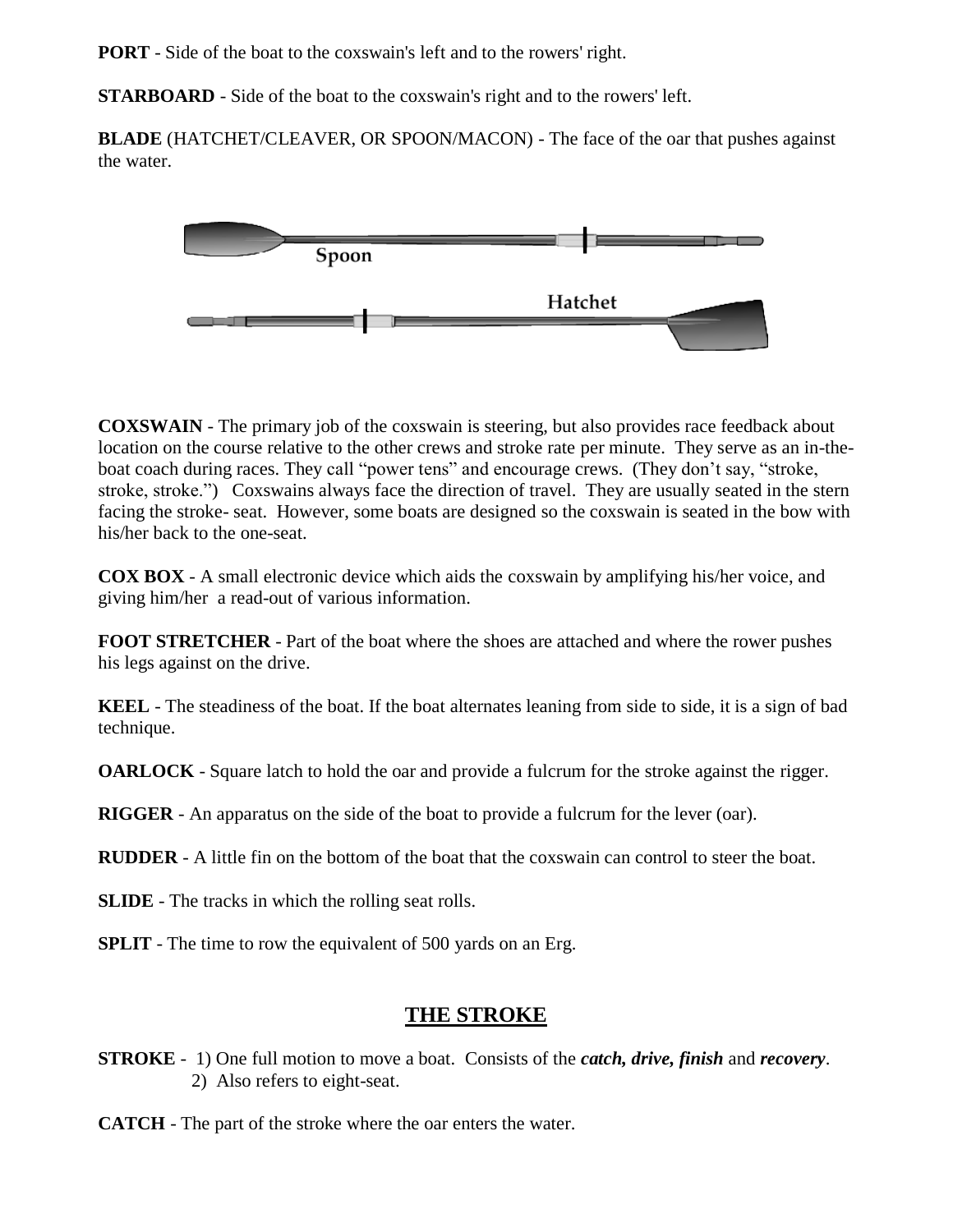**CHECK** - Bad technique that slows the boat down. Essentially, the momentum of the rowers sends the boat in the opposite direction. (see "Rushing The Slide" below)

**CRAB** - A stroke that goes bad. The oar blade slices into the water at an angle and gets caught under the surface. A bad crab can catapult you out of the boat.

**DRIVE** - Part of the stroke where the rower pulls the blade through the water using legs, back and arms to propel the boat.

**ERG** (ERGO/ERGOMETER/ERG MACHINE) - A rowing machine designed to simulate the actual rowing motion; used for training and testing.

**FEATHERING** - Rotating the oar in the oarlock so that the blade is parallel to the surface of the water.

**FINISH** - Part of the stroke after the [drive](http://andovercrew.com/glossary.htm#drive) where the blades come out of the water. The rower removes the oar from the water, by first pushing downward then away with the hands.

**LAYBACK** - Term for how much you lean back at the finish. Too much or too little is bad.

**LEG DRIVE** - Term used for driving the legs against the foot stretchers on the [drive.](http://andovercrew.com/glossary.htm#drive)

**MISSING WATER** - Bad technique where you aren't moving the blade through the water as much as you could. Usually caused by not getting the blade in the water soon enough at the *[catch.](http://andovercrew.com/glossary.htm#catch)* Therefore, missed water equals less movement of the boat.

**RECOVERY** - Part of the stroke where the rower comes back up the slide slowly towards the *[catch](http://andovercrew.com/glossary.htm#catch)*. The oar is pushed away from the body by extending the arms, reaching the body forward and compressing the legs so the shin is vertical, preparing for the next Catch. The oar should not drag on the water.

**RELEASE** - Another term for *finish.*

**RUN** - The distance the boat moves after a stroke. Long run is very good. Run can be visually measured by the distance between the last puddle made by two-seat and where eight-seat's blade enters the water.

**RUSHING THE SLIDE** - Bad technique that causes *check.* Comes from coming towards the *catch*  from the *recovery* too fast.

**SKYING** - Bad technique where the blade is too high off of the surface of the water at the *catch.*

**STROKE RATE** - How fast a stroke is being taken in terms of strokes per minute.

**WASHING OUT** - Similar to MISSING WATER except it means taking the blade out of the water too soon at the *[finish.](http://andovercrew.com/glossary.htm#finish)*